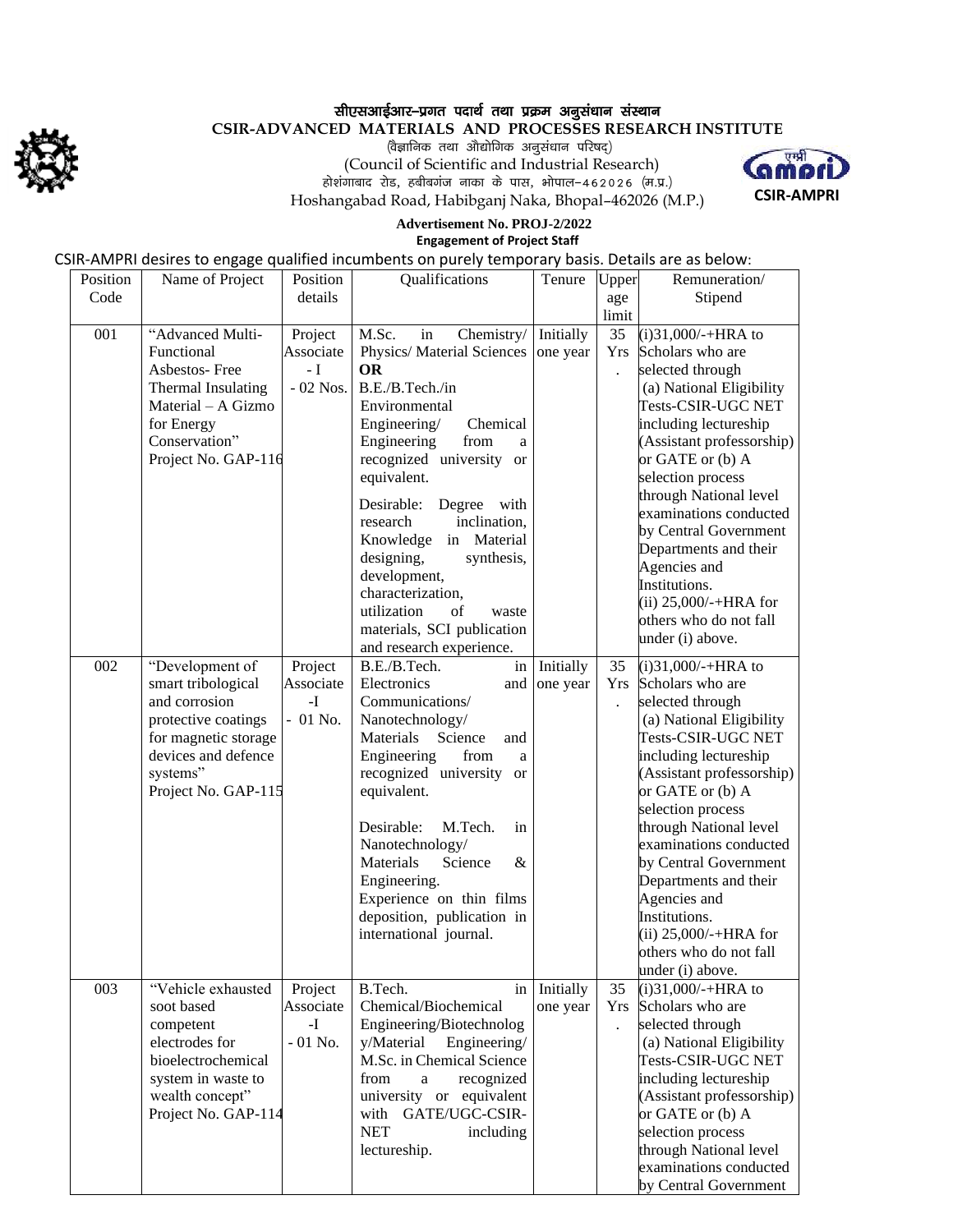|                 |                                                                                                                                                                                                        |                                                    | Desirable: Minimum one<br>experience<br>in<br>year<br>Industrial and Academic<br>Institutions/Science<br>and<br>technology organizations<br>electrochemistry/<br>on<br>based materials<br>carbon<br>(CNF/CNT/graphene)/<br>waste<br>water<br>system/microbial fuel cell.                                                                                                                                                                                     |                  |                                   | Departments and their<br>Agencies and<br>Institutions.<br>(ii) $25,000/+\text{HRA}$ for<br>others who do not fall<br>under (i) above.                                                                                                                                                                                                                                                                                          |
|-----------------|--------------------------------------------------------------------------------------------------------------------------------------------------------------------------------------------------------|----------------------------------------------------|--------------------------------------------------------------------------------------------------------------------------------------------------------------------------------------------------------------------------------------------------------------------------------------------------------------------------------------------------------------------------------------------------------------------------------------------------------------|------------------|-----------------------------------|--------------------------------------------------------------------------------------------------------------------------------------------------------------------------------------------------------------------------------------------------------------------------------------------------------------------------------------------------------------------------------------------------------------------------------|
| 004<br>alloys"  | "Design and<br>development of an<br>instrument for real<br>time assessment of<br>ferromagnetic phase<br>fraction in ferrous<br>Project No.GAP-117                                                      | Project<br>Associate<br>$\mathbf{-I}$<br>$-01$ No. | B.E./B.Tech./M.E./M.Tech. Initially<br>(Electronics<br>Communication,<br>Instrumentation,<br>Mechanical<br>Engineering<br>recognized<br>from<br>$\mathbf{a}$<br>university or equivalent.<br>Desirable: Preference will<br>be given to the experience<br>in area of PC based<br>electronic<br>circuit<br>development,<br>Machine<br>learning, Artifical Neural<br>Network (ANN), Fuzzy<br>Logic,<br>MATLAB,<br>LabVIEW circuit design<br>and simulation etc. | & one year       | 35<br><b>Yrs</b>                  | 25,000/-+HRA                                                                                                                                                                                                                                                                                                                                                                                                                   |
| 005             | "Design and<br>Development of gold Associate<br>foam for jewelleries<br>applications"<br>Project No.SSP-062                                                                                            | Project<br>$-I$<br>$-01$ No.                       | BE/B.Tech in Mechanical<br>Engineering/Metallurgical<br>Engineering/Materials<br>Science & Engineering<br>from<br>recognized<br>a<br>university or equivalent.                                                                                                                                                                                                                                                                                               | 24 Feb.,<br>2023 | 35<br>Yrs<br>$\ddot{\phantom{a}}$ | $(i)31,000/-+HRA$ to<br>Scholars who are<br>selected through<br>(a) National Eligibility<br>Tests-CSIR-UGC NET<br>including lectureship<br>(Assistant professorship)<br>or GATE or (b) A<br>selection process<br>through National level<br>examinations conducted<br>by Central Government<br>Departments and their<br>Agencies and<br>Institutions.<br>(ii) $25,000/$ -+HRA for<br>others who do not fall<br>under (i) above. |
| 006<br>battery" | "Design and<br>Development and<br>processes of<br>specialize<br>Aluminium and<br>graphene for<br>electrode in high<br>performance extra<br>fast charging light<br>weight Al ion<br>Project No. SSP-063 | Project<br>Assistant<br>$-01$ No.                  | BE/B.Tech. in Mechanical<br>Engineering/Metallurgical<br>Engineering<br>from<br>a<br>recognized university or<br>equivalent.                                                                                                                                                                                                                                                                                                                                 | 06 Jan,<br>2023  | 50<br>yrs.                        | Rs. $20,000/p.m + HRA$ .<br>Increment of 15% for 3<br>years of experience with<br>maximum ceiling of 4<br>such revisions <i>i.e.</i> upto<br>12 years of experience.                                                                                                                                                                                                                                                           |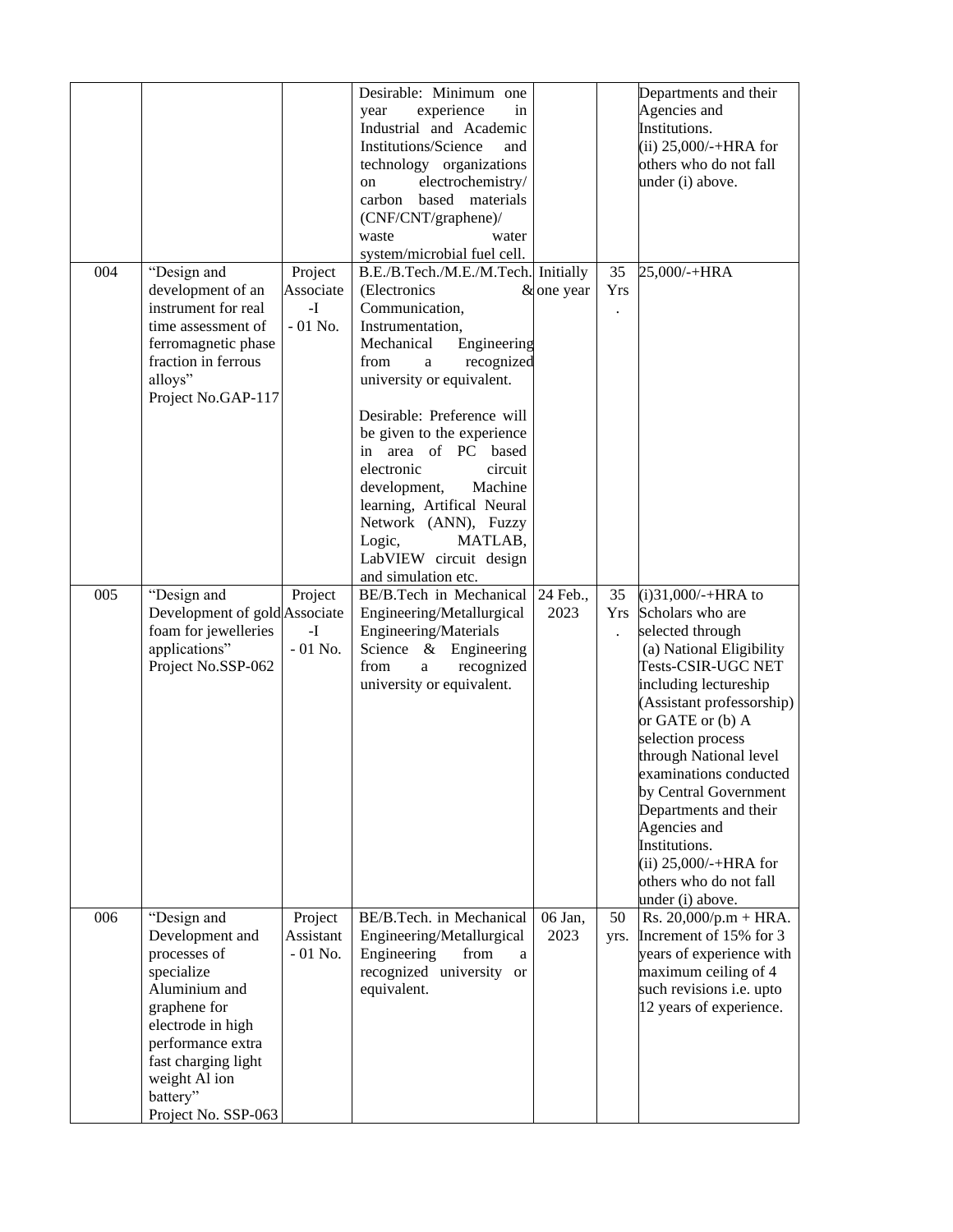| 007 | "Red Mud<br>Valorization to<br>Achieve Zero Waste:<br>Conversion of<br>Residue into<br>Diagnostic X-Ray<br>Shielding Tiles After<br>Recovery of<br>Scandium"                                                                                                                                    | Project<br>Associate<br>$-I$<br>02 Nos.                     | M.Sc.<br>in<br>Physics/Chemistry<br><b>OR</b><br>BE/B.Tech in Material<br>Science/Nuclear<br>Engineering/Mechnical<br>Engineering<br>from<br>a<br>recognized university or<br>equivalent.                                                                                                                                                                                                                                                                                                                                          | Initially<br>one year    | 35<br><b>Yrs</b><br>$\ddot{\phantom{a}}$ | $(i)31,000/-+HRA$ to<br>Scholars who are<br>selected through<br>(a) National Eligibility<br>Tests-CSIR-UGC NET<br>including lectureship<br>(Assistant professorship)<br>or GATE or (b) A<br>selection process                                                                                                                                                                                                               |
|-----|-------------------------------------------------------------------------------------------------------------------------------------------------------------------------------------------------------------------------------------------------------------------------------------------------|-------------------------------------------------------------|------------------------------------------------------------------------------------------------------------------------------------------------------------------------------------------------------------------------------------------------------------------------------------------------------------------------------------------------------------------------------------------------------------------------------------------------------------------------------------------------------------------------------------|--------------------------|------------------------------------------|-----------------------------------------------------------------------------------------------------------------------------------------------------------------------------------------------------------------------------------------------------------------------------------------------------------------------------------------------------------------------------------------------------------------------------|
|     | Project No. GAP-118                                                                                                                                                                                                                                                                             |                                                             | Desirable: Preference will<br>be given to the candidates<br>who are having experience<br>in the field of radiation<br>shielding.<br>OR                                                                                                                                                                                                                                                                                                                                                                                             |                          |                                          | through National level<br>examinations conducted<br>by Central Government<br>Departments and their<br>Agencies and<br>Institutions.<br>(ii) $25,000/$ -+HRA for<br>others who do not fall<br>under (i) above.                                                                                                                                                                                                               |
| 008 | "Red Mud<br>Valorization to<br>Achieve Zero Waste:<br>Conversion of<br>Residue into<br>Diagnostic X-Ray<br><b>Shielding Tiles After</b><br>Recovery of<br>Scandium"<br>Project No. GAP-<br>0118                                                                                                 | Project<br>Associate<br>$\boldsymbol{\cdot} \Pi$<br>02 Nos. | M.Sc.<br><b>OR</b><br>Physics/Chemistry<br>BE/B.Tech in Material<br>Science/Nuclear<br>Engineering/Mechnical<br>Engineering<br>from<br>a<br>recognized university or<br>equivalent with two years<br>experience in research and<br>development in industrial<br>and academic institutions<br>or science and technology<br>organizations<br>and<br>scientific<br>activities<br>and<br>services.<br>Desirable: Preference will<br>be given to the candidates<br>who are having experience<br>in the field of radiation<br>shielding. | in Initially<br>one year | 35<br>Yrs<br>$\ddot{\phantom{0}}$        | (i) $Rs.35,000/$<br>$pm + HRA$<br>to Scholars who are<br>selected through<br>(a) National Eligibility<br>Tests-CSIR-UGC NET<br>including lectureship<br>(Assistant Professorship)<br>or GATE<br>(b)A selection process<br>through National level<br>examinations conducted<br>by Central Govt. Deptt.<br>and their Agencies and<br>Institutions.<br>(ii) $28,000/- + HRA$ for<br>others who do not fall<br>under (i) above. |
| 009 | "Development of 3-<br>D<br>printer<br>for<br>additive<br>$% \left( \left( \mathcal{A},\mathcal{A}\right) \right) =\left( \mathcal{A},\mathcal{A}\right)$ of<br>construction<br>of<br>scaled<br>model<br>building<br>and<br>construction<br>material<br>optimization"<br>Project No. MLP-<br>207 | Project<br>Associate<br>$\mathbf{H}$<br>01 No.              | B.E./B.Tech.<br>Civil<br>in<br>Engineering<br>from<br>a<br>recognized university or<br>equivalent with Two years<br>experience in R&D in<br>Industrial and Academic<br>Institutions or Science and<br>technology organisations<br>relevant<br>Scientific<br>and<br>activities and services e.g.<br>3D<br>printing,<br>concrete<br>CAD,<br>numerical<br>modelling,<br>geo-plymeric<br>concrete etc.<br>Desirable: Masters degree<br>field<br>relevant<br>in<br>in<br>engineering.                                                   | Initially<br>one year    | 35<br>Yrs<br>$\ddot{\phantom{0}}$        | (i) $Rs.35,000/$<br>$pm + HRA$<br>to Scholars who are<br>selected through<br>(a) National Eligibility<br>Tests-CSIR-UGC NET<br>including lectureship<br>(Assistant Professorship)<br>or GATE<br>(b)A selection process<br>through National level<br>examinations conducted<br>by Central Govt. Deptt.<br>and their Agencies and<br>Institutions.<br>(ii) $28,000/- + HRA$ for<br>others who do not fall<br>under (i) above. |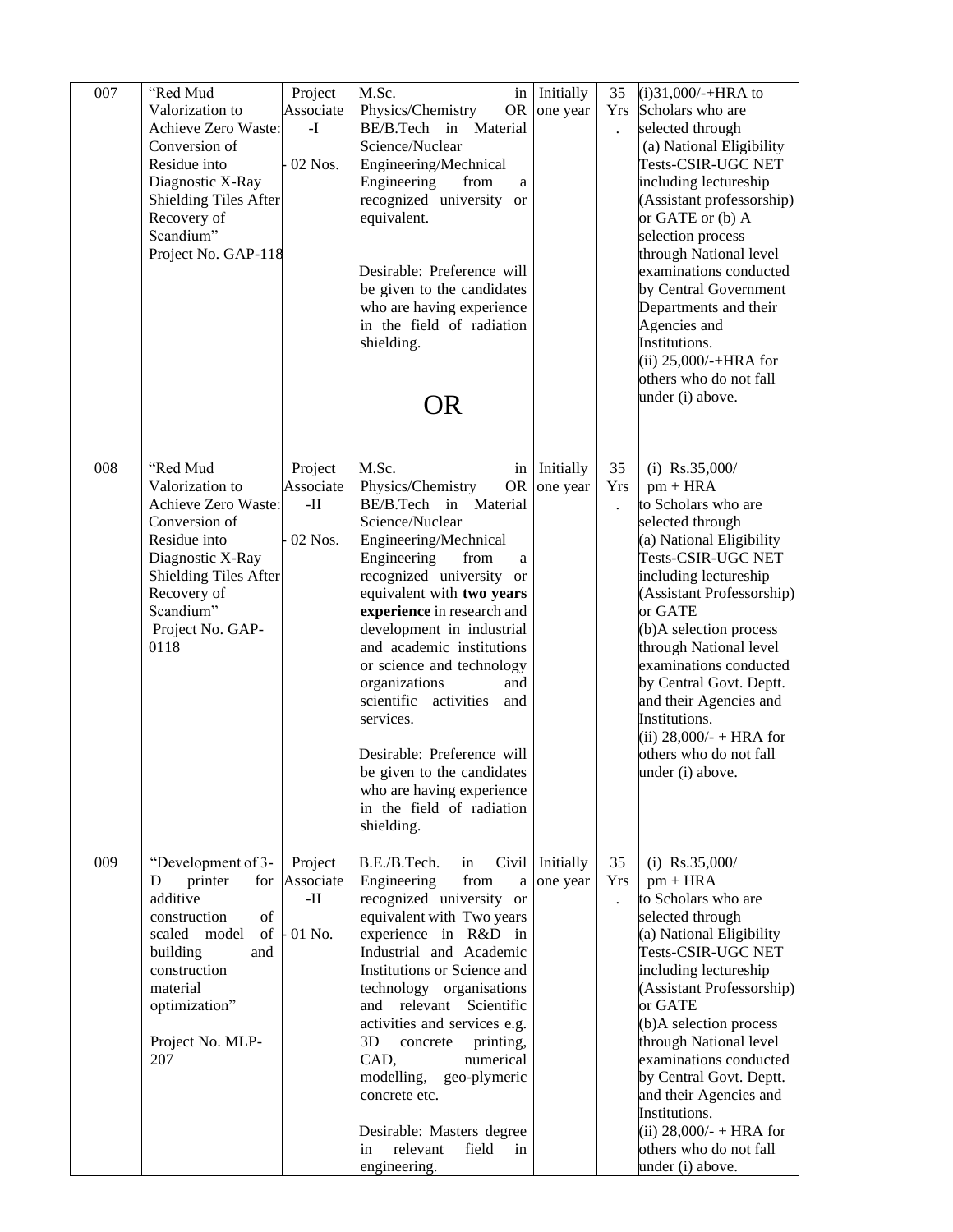### Instructions

- 1. The applicant must be Citizen of India.
- 2. Only those candidates who have completed the essential qualification & result has been declared are eligible to apply. Result awaited /Final semester appeared or appearing /Ph. D submitted etc are not eligible to apply to any post. Experience if required in any post should only be post –qualification experience.
- 3. The services of above Project Staff will be co-terminus with the duration of the Sponsored/Consultancy Project. There would be no automatic shifting of Project Staff from one project to another. On completion of the tenure in one project, in case, one wants to apply for engagement in another project, he/she will have to go through the normal selection process. Engagement under the new project would be made only after submission of 'No Demand Certificate' and 'No Dues Certificate' in the previous project and submission of resignation from the previous project. The maximum duration, for which Project staff could be engaged in different projects taken together, will be 5 years. The performance of the Project Staff would be reviewed periodically so that any one not found up to the mark, could be replaced. As such, the offer of appointment will be given for short duration i.e. Six month/one year, which may be extended further based on the recommendations of the Review Committee.
- 4. Leave: Project Staff will be entitled for paid leave as per rules.
- 5. Reservation: As regards reservation if all things equal SC/ST/OBC candidates may be given preference over general candidates so as to ensure their representation.
- 6. TA/DA: Project Staff will be entitled for TA/DA while on official tour.
- 7. Medical Facilities: Project Staff will be provided medical facility as per Central Govt. medical norms. This will be limited to the fellow only and not for his/her family members/dependents.
- 8. Accommodation: Wherever applicable institute will provide accommodation to Project staff, if possible. If accommodation is not possible then they will be paid wherever applicable HRA as per rule. / Whenever possible accommodation will be provided to Project Staff. If accommodation is not possible then they will be paid HRA as per the Govt. of India norms as adopted by CSIR.
- 9. Registration for Ph.D: The facility for Ph.D. registration shall be allowed to those Project Staff who have worked for a minimum period of two years and have at least cleared CSIR-UGC Lectureship (NET) or GATE examination or published 02 papers in international peer reviewed journals.
- 10. There would be no component of increment etc. for Project Staff and the consolidated remuneration to be paid to Project Staff may be called "Stipend".
- 11. Candidate should possess the required educational qualification as on date of interview.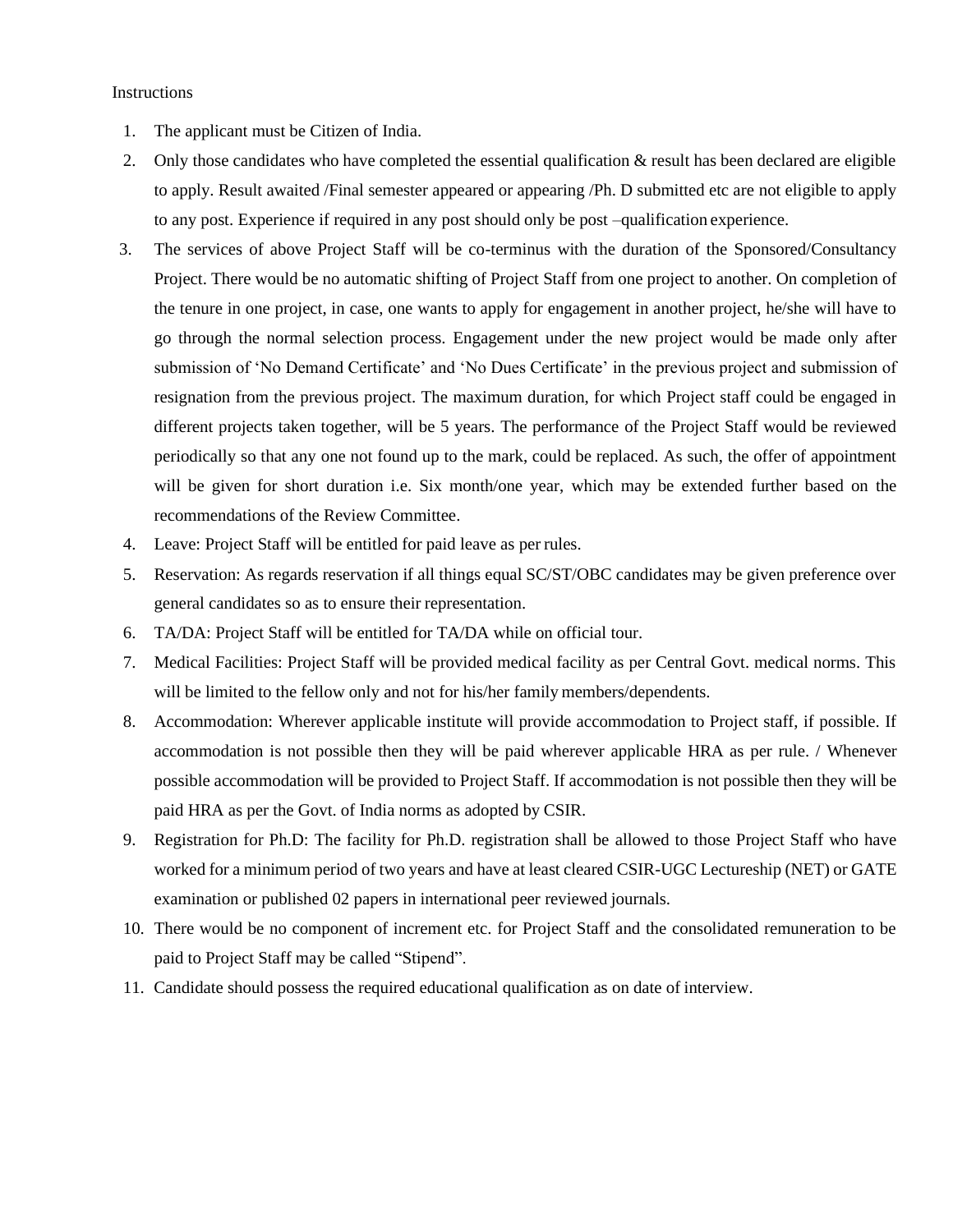- 12. Mode of Selection: In case large number of candidates turns up, the candidates will be shortlisted for interview by a duly constituted Screening Committee. Only the short-listed candidates will be interviewed by Selection Committee. The Select panel so prepared will be utilized for engagement as Project Staff as and when requirement arise.
- 13. Relaxation age in respect of candidate belonging to SC/ST/PH/OBC and women will be applicable as per GOI instructions. Relaxation in age limit for SC/ST/PH/OBC and women shall be 05 years.
- 14. In case the final certificate reflect CGPA, GPA etc in that case the candidates should convert the same into equivalent percentage as per the approved formula of the university in the application and a copy of such conversion formula must be attached alongwith the application.
- 15. CSIR-AMPRI reserve the right to cancel or withdraw the offer of engagement in case of any discrepancy found , in the candidature of any empanelled candidate at any stage .
- 16. Other terms and conditions will be governed as per guideline issued by the funding agency /CSIR Hqrs. For the engage of above project staff as amended time to time.
- 17. CANVASSING IN ANY FORM AND/OR BRINGING ANY INFLUENCE POLITICAL OR OTHERWISE WILL BE TREATED AS A DISQUALIFICATION FOR THE POST.
- 18. Interested candidates fulfilling the above qualifications must apply through online portal available on AMPRI website. The Shortlisted candidates will be informed through email/Institute website along with date and time of Interview. Candidates are requested to frequently visit institute website. [www.ampri.res.in](http://www.ampri.res.in/) . The eligible candidates must appear for interview through Microsoft Teams (MS Teams). Candidates will be allowed as a guest in MS Team for which the link will be sent to registered email ID. The Selected Candidates are expected to join immediately upon selection and bring with them all ORIGIONAL TESTIMONIALS including mark sheets and certificates and also a passport size photographs at the time of joining failing which their engagement can be withdrawn.

Candidates may apply from **18.05.2022 to 27.05.2022** through online.

The Last date of application is **27.05.2022.** Application received after last date will not be entertained.

### *Note:*

- 1.Candidate should go through the advertisement carefully for to check their suitability in the area.
- 2. In case a candidate fails to produce any of the above mentioned documents/testimonials in original at the time of registration, he/she shall not be allowed to register for the further process.
- 3. The post advertised are provisional and subject to ascertaining the availability of funds under the respective projects before the declaration of results and issue of engagement letter.

Disclaimer – Candidates who are applying please ensure that you fulfill the essential qualifications. If you apply without fulfilling the essential qualifications then it will be considered that you are giving wrong/misleading information. The ONUS OF THIS ACTION WILL BE ON THE CANDIDATE and not on the scientists, HR Division or the Institute. In case you are found not to fulfill the essential criteria or that you